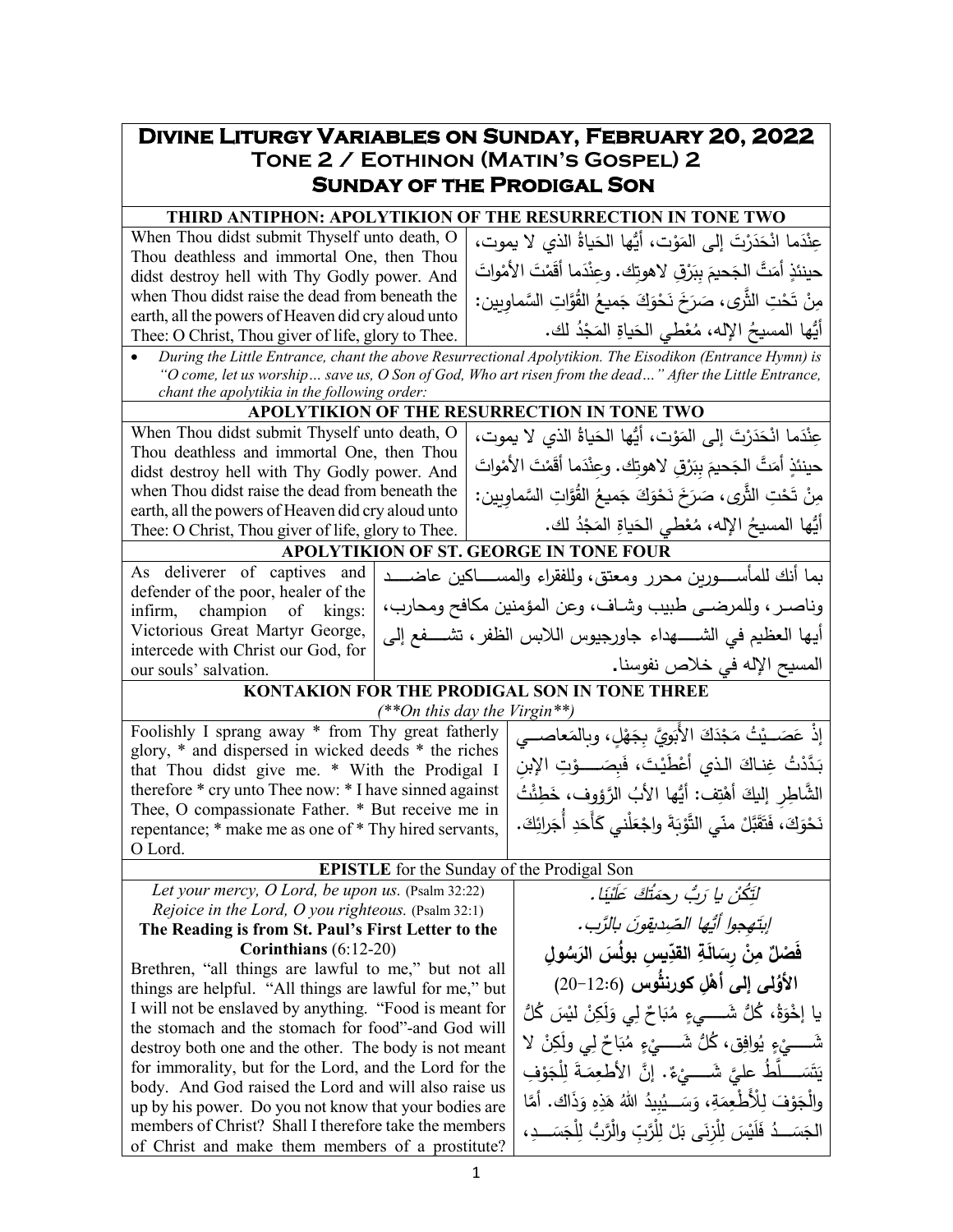| Never! Do you not know that he who joins himself to                                                          |                                                                | وِاللَّهُ الَّذي أَقَامَ الرَّبَّ سَيُقِيمُنا نَحْنُ أَيْضًا بِقُوَّتِهِ.        |  |  |
|--------------------------------------------------------------------------------------------------------------|----------------------------------------------------------------|----------------------------------------------------------------------------------|--|--|
| a prostitute becomes one body with her? For, as it is                                                        |                                                                |                                                                                  |  |  |
| written, "The two shall become one flesh." But he who                                                        | أَمَا تَعْلَمُونَ أَنَّ أَجْسَادَكُم هِيَ أَعْضَـاءُ الْمَسيح؟ |                                                                                  |  |  |
| is united to the Lord becomes one spirit with him. Shun                                                      |                                                                | أفآخُذُ أَعْضَــاءَ المَسِــيح وأَجعَلُ مِنْهَا أَعْضَــاَءَ                     |  |  |
| immorality. Every other sin which a man commits is<br>outside the body; but the immoral man sins against his |                                                                | زِنَى؟ حَاشَـــى. أَمَا تَعْلَمُونَ أَنَّ مَنِ اقْتَرَنَ بِزِانِيةٍ              |  |  |
| own body. Do you not know that your body is a temple                                                         |                                                                | صَارَ وَإِيَاهَا جَسَدًا وَاحِدًا؟ لِأَنَّهُ قَدْ قِيلَ: "يَصِيرُ                |  |  |
| of the Holy Spirit within you, which you have from                                                           |                                                                |                                                                                  |  |  |
| God? You are not your own; you were bought with a                                                            |                                                                | كِلَاهُمَـا جَسَــــدًا وَاحِـدًا." أَمَّـا الَّـذِي يَقْتَرِنُ                  |  |  |
| price. So glorify God in your body and in your spirit                                                        |                                                                | بِـالرَّبِّ فَيَكُونُ مَعَــهُ رُوُحًــا وَاحِـدًا. أَهْرُبُوا مِنَ              |  |  |
| which belong to God.                                                                                         |                                                                | الزَّنَى. فإنَّ كُلَّ خَطِيئَةٍ يَفعَلُهَا الإِنْسَـانُ هِيَ فِي                 |  |  |
| Priest: Peace be to you reader.                                                                              |                                                                |                                                                                  |  |  |
| Reader: And to your spirit.                                                                                  |                                                                | خَارِجِ الجَسَدِ، أَمَّا الزَّانِي فَإِنَّهُ يَخْطَأُ إِلَى جَسَدِهِ.            |  |  |
| (Refrain) Alleluia, Alleluia, Alleluia.                                                                      |                                                                | أَمَا تَعْلَمُونَ أَنَّ جَسَدَكُمْ هُوَ هَيْكَلُ الرُّوحِ القُّدُسِ              |  |  |
| <i>verse:</i> It is God who avenges me. (Psalm 17:48)                                                        |                                                                |                                                                                  |  |  |
| (Refrain) Alleluia, Alleluia, Alleluia.                                                                      |                                                                | الَّذِي فِيكُمْ الَّذِي نِلْتُمُوهُ مِنَ اللَّهِ وأنَّكُمْ لَسْـــتُمْ           |  |  |
| verse: Great is the salvation he grants to his king, and                                                     |                                                                | لِأَنْفُسِكُمْ؟ لِأَنَّكُمْ قَدِ اشْتُرِيتُمْ بِثَمَنِ فَمَجِّدُوا اللَّهَ فِي   |  |  |
| the mercy he shows to his anointed. (Psalm 17:50)                                                            |                                                                |                                                                                  |  |  |
| (Refrain) Alleluia, Alleluia, Alleluia.                                                                      |                                                                | أَجْسَادِكُمْ وَفِي أَرْوَاحِكُمُ الَّتِي هِيَ لِلهِ.                            |  |  |
| <b>GOSPEL</b> for the Sunday of the Prodigal Son                                                             |                                                                |                                                                                  |  |  |
| The reading is from the Holy Gospel                                                                          |                                                                | فَصْلٌ شَريفٌ مِنْ بِشَارةِ القِدّيسِ لوقا الإنْجيلِيّ                           |  |  |
| according to St. Luke (15:11-32)                                                                             |                                                                | النَشير ، التِّلْميذِ الطَّاهِرِ (11:15–32)                                      |  |  |
| The Lord spoke this parable: "There was a man<br>who had two sons; and the younger of them said              |                                                                |                                                                                  |  |  |
| to his father, 'Father, give me the share of                                                                 |                                                                | قالَ الرَّبُّ هَذا المَثَّل: "إِنْسانٌ كانَ لَهُ ابْنان، فَقالَ                  |  |  |
| property that falls to me.' And he divided his                                                               | أَصْغَرُهُما لِأَبِيهِ: يا أَبِتِ، أَعْطِني النَّصيبَ الذي     |                                                                                  |  |  |
| living between them. Not many days later, the                                                                |                                                                |                                                                                  |  |  |
| younger son gathered all he had and took his                                                                 |                                                                | يَخُصُّني منَ المالِ. فَقَسَمَ بَيْنَهُما مَعيشَتَهُ. وبَعْدَ أيام               |  |  |
| journey into a far country, and there he                                                                     |                                                                | غَيْرِ كَثِيرَةٍ، جَمَعَ الابْنُ الأَصْغَرُ كُلَّ شَيْءٍ لَهُ، وسافَرَ           |  |  |
| squandered his property in loose living. And when                                                            |                                                                | إلى بَلَدٍ بَعيدٍ، وبَذِّرَ مالَهُ هُناكَ عائِشاً في الخَلاعَةِ.                 |  |  |
| he had spent everything, a great famine arose in                                                             |                                                                |                                                                                  |  |  |
| that country, and he began to be in want. So he                                                              |                                                                | فَلَمَّا أَنْفَقَ كُلَّ شَيْءٍ لَهُ، حَدَثَتْ في ذَلِكَ النِّلَدِ مَجاعَةٌ       |  |  |
| went and joined himself to one of the citizens of                                                            |                                                                | شَديدَةٌ، فَأَخَذَ في العَوَزِ . فَذَهَبَ وانْضَوِي إلى واحِدٍ مِنْ              |  |  |
| that country, who sent him into his fields to feed                                                           |                                                                |                                                                                  |  |  |
| swine. And he would gladly have fed on the pods                                                              |                                                                | أَهْلِ ذَلِكَ البَلَدِ، فَأَرْسَلَهُ إِلَى حُقولِهِ يَرْعِي خَنازِيرٍ . وكانَ    |  |  |
| that the swine ate; and no one gave him anything.                                                            |                                                                | يَشْتَهي أَنْ يَمْلَأَ بَطْنَهُ مِنَ الْخرْنوبِ الذي كانَتِ                      |  |  |
| But when he came to himself he said, 'How many'<br>of my father's hired servants have bread enough           |                                                                | الخَنازِيرُ ۚ تَأْكُلُهُ، فَلَمْ يُعْطِهِ أَحَدٌ . فَرَجِعَ إِلَى نَفْسِهِ وقالَ |  |  |
| and to spare, but I perish here with hunger! I will                                                          |                                                                |                                                                                  |  |  |
| arise and go to my father, and I will say to him,                                                            |                                                                | "كَمْ لِأَبِي مِنْ أَجَرَاءَ يَفْضُلُ عَنْهُمُ الْخُبْزُ، وأَنا أَهْلِكُ         |  |  |
| "Father, I have sinned against heaven and before                                                             |                                                                | جوعاً. أَقومُ وأَمْضـى إلـى أبـى وأَقولُ لَهُ "يا أَبَتِ، قَدْ                   |  |  |
| you; I am no longer worthy to be called your son;                                                            |                                                                | أَخْطَأْتُ إلى السَّماءِ وأِمَامَكَ، ولَسْتُ مُسْتَحِقّاً بَعْدُ أَنْ            |  |  |
| treat me as one of your hired servants."' And he                                                             |                                                                | أُدْعَى لَكَ ابْناً، فَاجْعَلْني كَأَحَدِ أُجَرائِكَ." فَقامَ وجاءَ إلى          |  |  |
| arose and came to his father. But while he was yet                                                           |                                                                |                                                                                  |  |  |
| at a distance, his father saw him and had                                                                    |                                                                | أبيهِ. وفيما هُوَ بَعْدُ غيرُ بَعيدِ، رَآهُ أَبوهُ، فَتَحَنَّنَ عَلَيْهِ         |  |  |
| compassion, and ran and embraced him and<br>kissed him. And the son said to him, 'Father, I                  |                                                                | وأَسْرَعَ وأَلْقى بِنَفْسِهِ على عُنُقِهِ وقَبَلْهُ. فَقالَ لَهُ الابْنُ:        |  |  |
| have sinned against heaven and before you; I am                                                              |                                                                | "يا أَبَتِ، قَدْ أَخْطَأْتُ إلى السَّماءِ وأَمامَكَ ولَسْتُ                      |  |  |
| no longer worthy to be called your son.' But the                                                             |                                                                |                                                                                  |  |  |
| father said to his servants, 'Bring quickly the best                                                         |                                                                | مُسْتَحِقّاً بَعْدُ أَنْ أُدْعى لَكَ ابْنا." فَقالَ الأَبُ لِعَبِيدِهِ:          |  |  |
| robe, and put it on him; and put a ring on his                                                               |                                                                | "هاتوا الخُلَّةَ الأولى وأَلْبسُوهُ، واجْعَلوا خاتَماً في يَدِهِ،                |  |  |
| hand, and shoes on his feet; and bring the fatted                                                            |                                                                |                                                                                  |  |  |